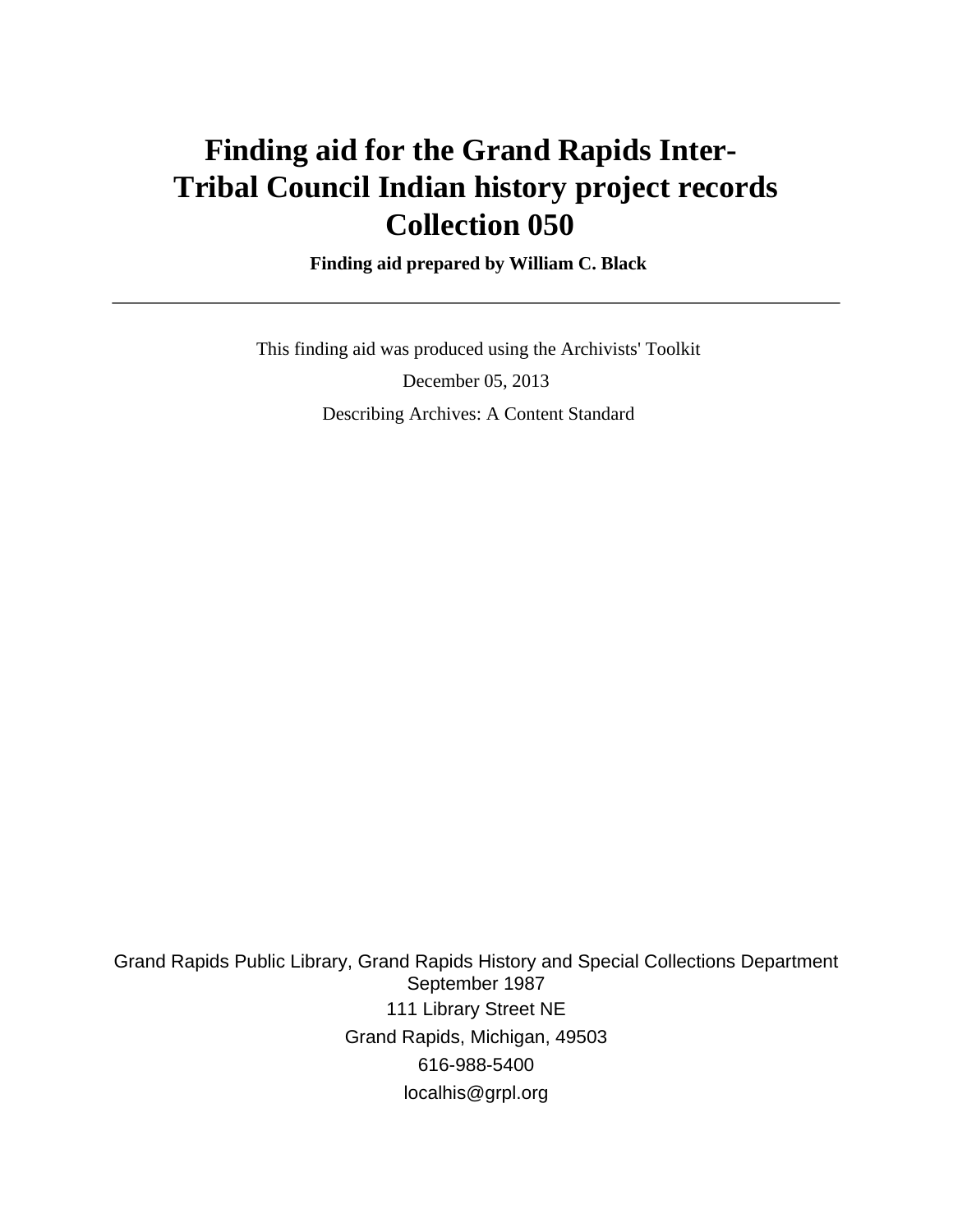# **Table of Contents**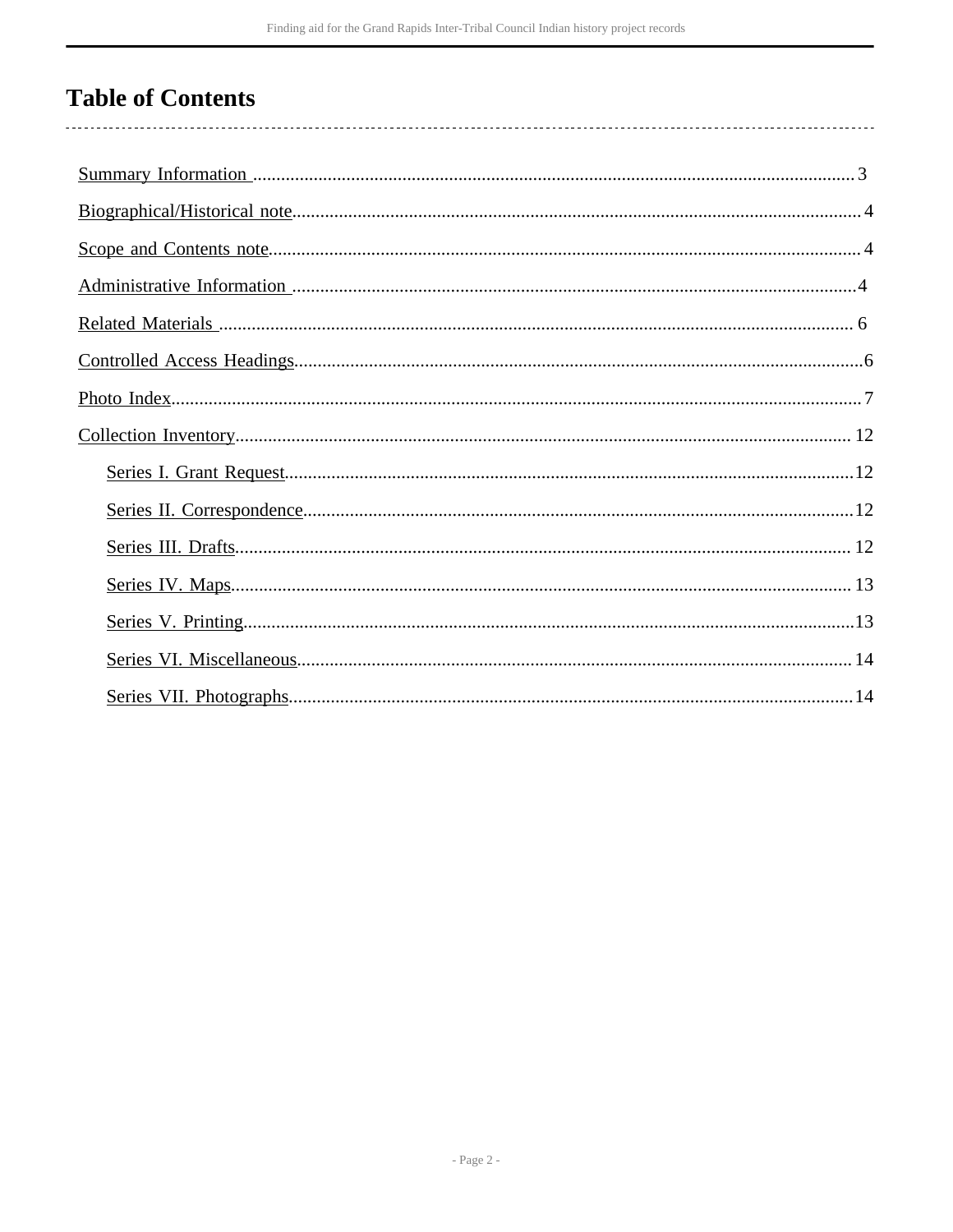# <span id="page-2-0"></span>**Summary Information**

..........................

| <b>Repository</b> | Grand Rapids Public Library, Grand Rapids History and Special<br><b>Collections Department</b>                                                                                                                                                                                                                                                                                                                                                                                                                                                                                                |
|-------------------|-----------------------------------------------------------------------------------------------------------------------------------------------------------------------------------------------------------------------------------------------------------------------------------------------------------------------------------------------------------------------------------------------------------------------------------------------------------------------------------------------------------------------------------------------------------------------------------------------|
| <b>Creator</b>    | Grand Rapids Inter-Tribal Council.                                                                                                                                                                                                                                                                                                                                                                                                                                                                                                                                                            |
| <b>Title</b>      | Grand Rapids Inter-Tribal Council Indian History Project records                                                                                                                                                                                                                                                                                                                                                                                                                                                                                                                              |
| Date [inclusive]  | 1982-1985                                                                                                                                                                                                                                                                                                                                                                                                                                                                                                                                                                                     |
| <b>Extent</b>     | 1.17 Linear feet Three boxes                                                                                                                                                                                                                                                                                                                                                                                                                                                                                                                                                                  |
| Language          | English                                                                                                                                                                                                                                                                                                                                                                                                                                                                                                                                                                                       |
| <b>Abstract</b>   | The Grand Rapids Inter-Tribal Council's Indian History Project was<br>designed to develop a publication that would describe the history and<br>current status of Native American people living in southwestern Michigan.<br>The result of the project was the book People Of The Three Fires : the<br>Ottawa, the Potawatomi and Ojibway of Michigan / James A. Clifton,<br>George Cornell, and James M. McClurken. Grand Rapids: Michigan<br>Indian Press, 1986. This collection contains records of the project, along<br>with 247 photographs, some of which were used in the publication. |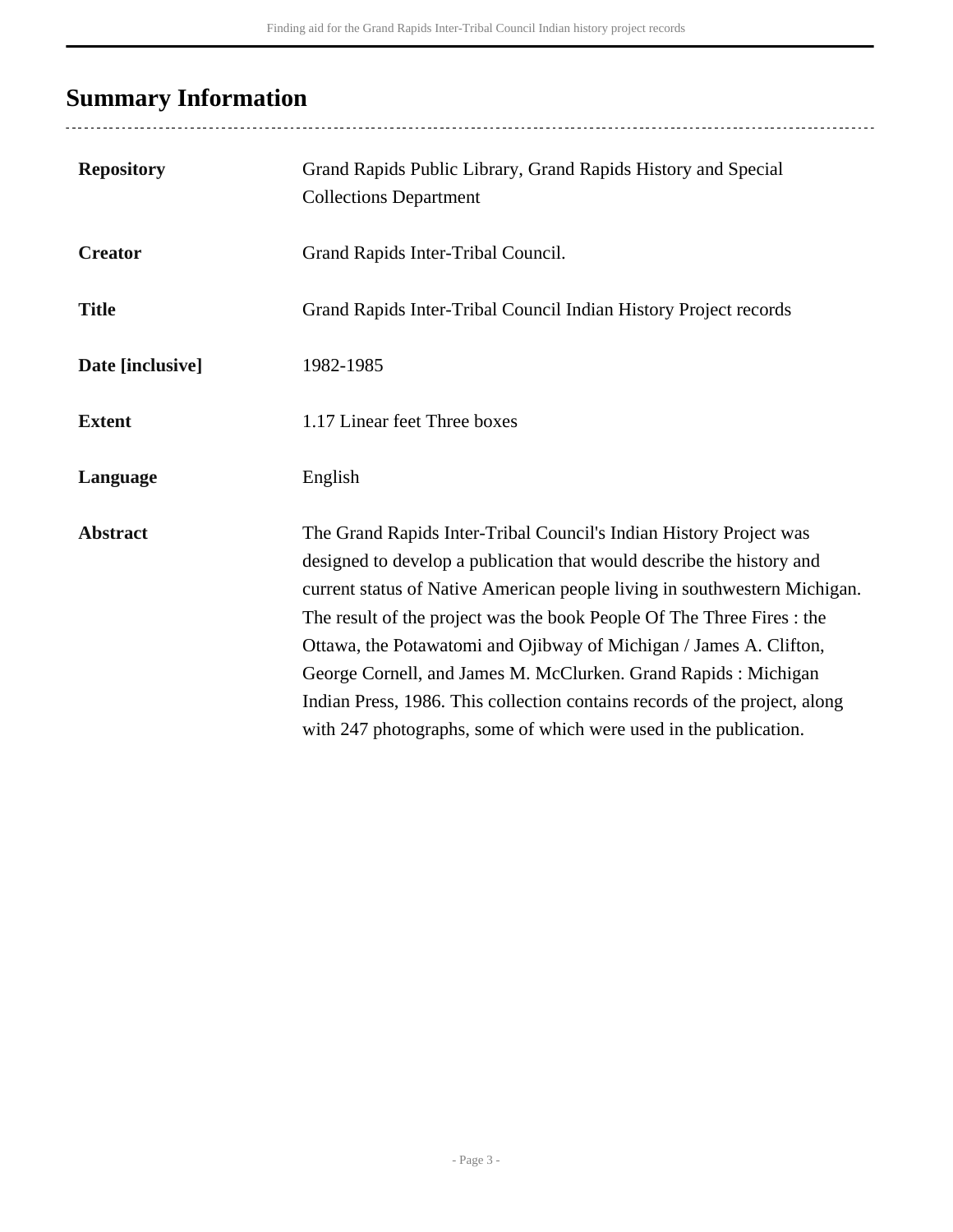## <span id="page-3-0"></span>**Biographical/Historical note**

The Grand Rapids Inter-Tribal Council was a non-profit organization servicing the Indian people in southwestern Michigan. The Council was first organized in 1972, and covered five southwest Michigan counties with an estimated (1980) population of about 5,000. The Council sponsored programs in education, employment, nutrition, culture, substance abuse, and Indian child welfare.

The Council, recognizing that "one of the major problems of Indian people is their inability as a group to analyze their own cultural heritage. With the break-up of the extended family, the dispersal of the Indian people throughout the region and the passing away of the elders who understood and lived the culture, Indian people have lost contact with their past. This is particularly true of the youth. At the same time, the non-Indian population does not realize that there are a significant number of Indian people living in the area."

The purpose of the project was to develop a book that would describe the history and current conditions of the Indian people that inhabit southwest Michigan. The book was to assist Indian people in analyzing their own needs in relationship to their own history, culture, and traditions, while helping non-Indian people to understand Indian people.

## <span id="page-3-1"></span>**Scope and Contents note**

Consists of grant requests, correspondence, drafts of the book, maps, printing instructions and costs, Kingman Museum project, drawings and photographs. The drafts are especially helpful in understanding the development of the book's tone, while the photographs not used in the book are also useful in understanding the history, culture and traditions of the Indian peoples of southwest Michigan.

## <span id="page-3-2"></span>**Administrative Information**

### **Publication Information**

Grand Rapids Public Library, Grand Rapids History and Special Collections Department September 1987

### **Immediate Source of Acquisition note**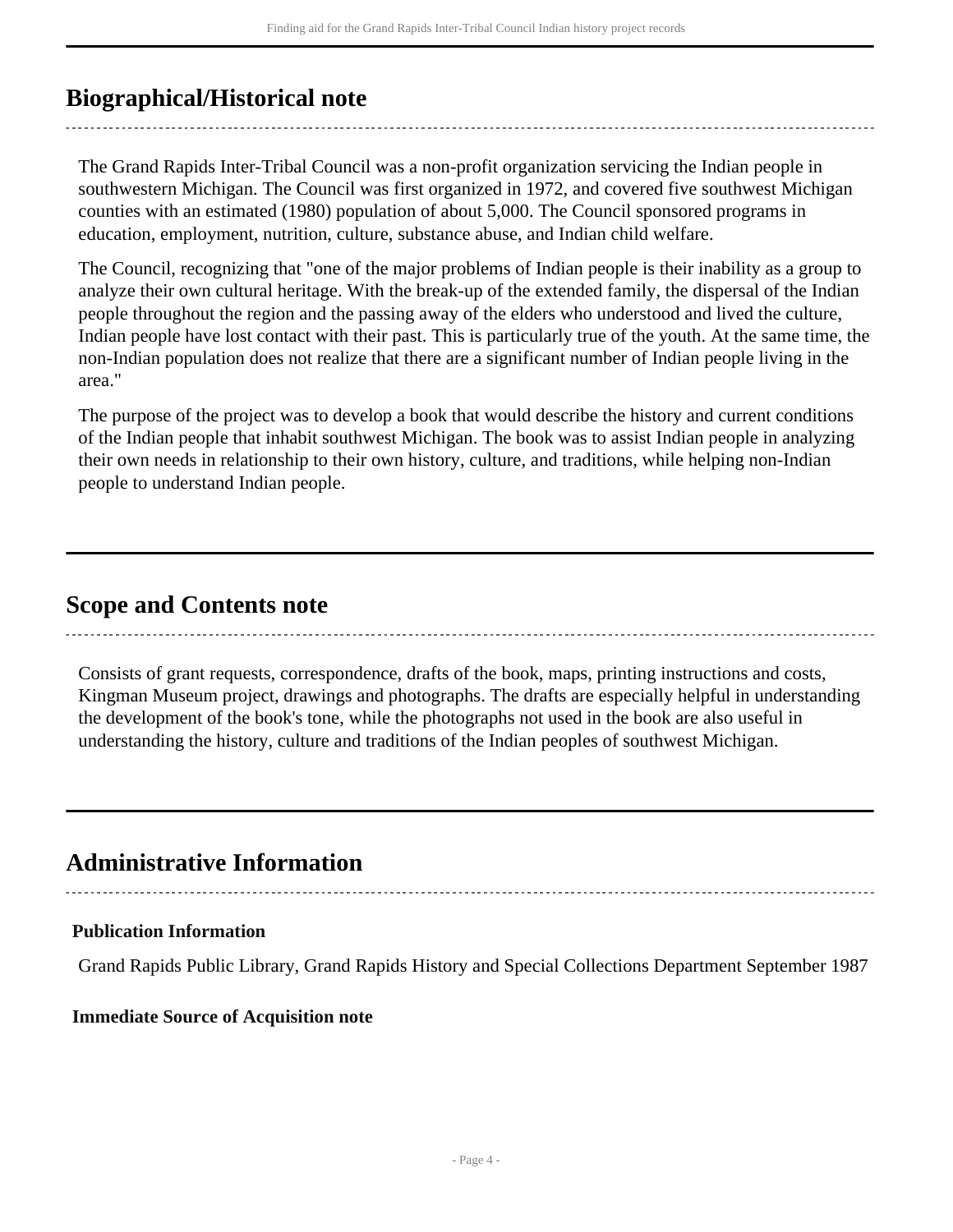Grand Rapids Inter-Tribal Council, accession number 1987.044

### **Processing Information note**

In December 1988, Catherine Baldwin asked that all of the images in Coll. 50, which has been made from her personal collection, be removed and returned to her. The Grand Rapids Public Library and the Grand River InterTribal Council complied with this request. Thus, Coll. 50, Box 2, Folder 20 and contents have been removed from this collection.

Through subsequent research, the Library was able to find other sources for some of the images previously included in 50-2-20. These later facsimiles have been processed as part of the GRPL Native American Photo Collection, Coll. 68, and are located in Box 1, folder 21 of that collection.

For those who have bibliographic references to the original Baldwin prints in 50-2-20, the following images can now be found in 68-1-21:

Baldwin No : Copy Negative number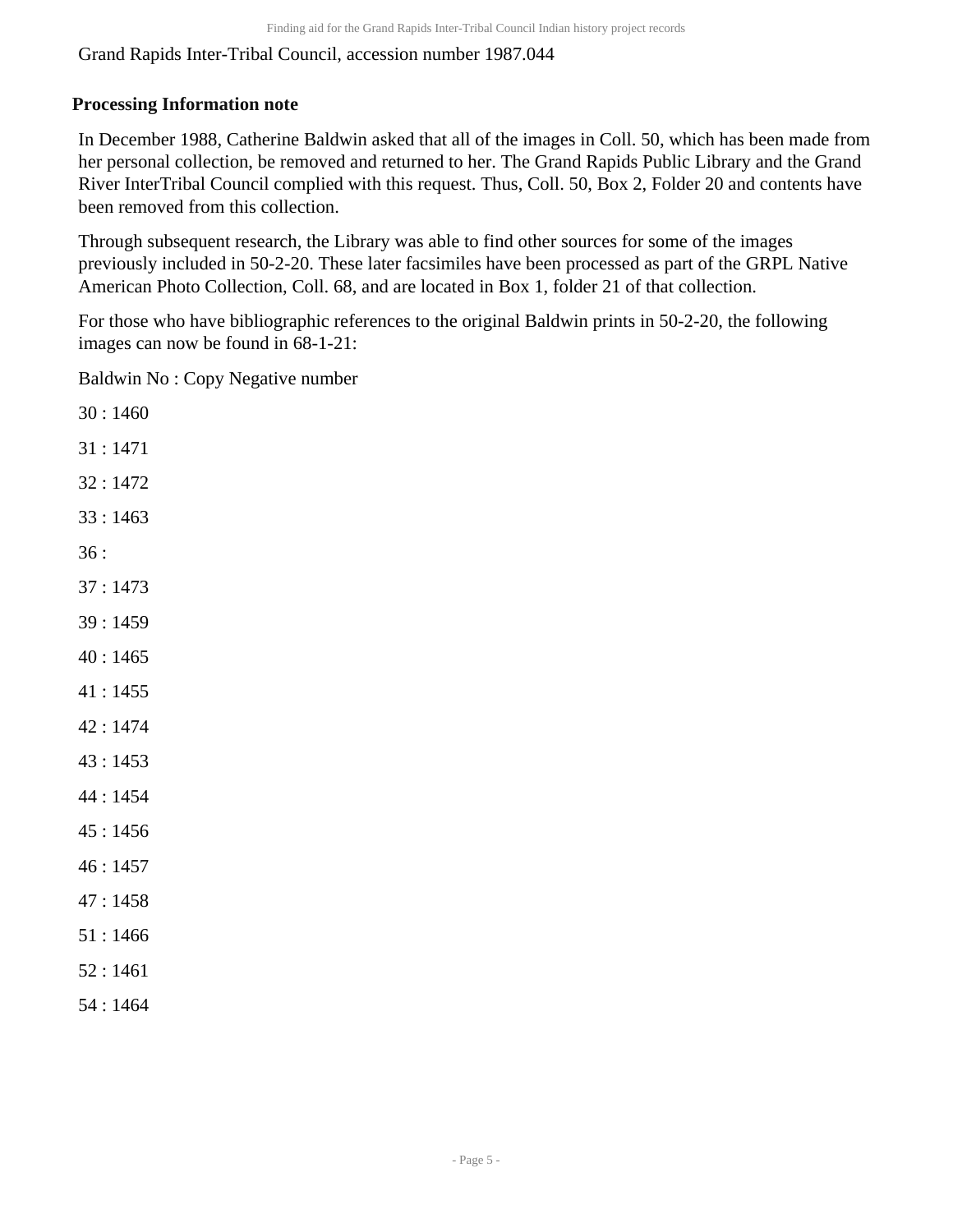- 55 : 1462
- 56 : 1468
- 57 : 1467
- 58 : 1469
- 59 : 1475
- 60 : 1476
- 61 : 1477
- 61? : 1470
- 62 : 1478

# <span id="page-5-0"></span>**Related Materials**

### **Related Archival Materials note**

For reproduction copies of images which were once part of this collection, see Coll. 068-1-21

Ask staff for assistance in finding other sources of information on Grand Rapids and Michigan area Native Americans.

## <span id="page-5-1"></span>**Controlled Access Headings**

### **Corporate Name(s)**

• Grand Rapids Inter-Tribal Council.

### **Geographic Name(s)**

• Grand Rapids (Mich.) -- History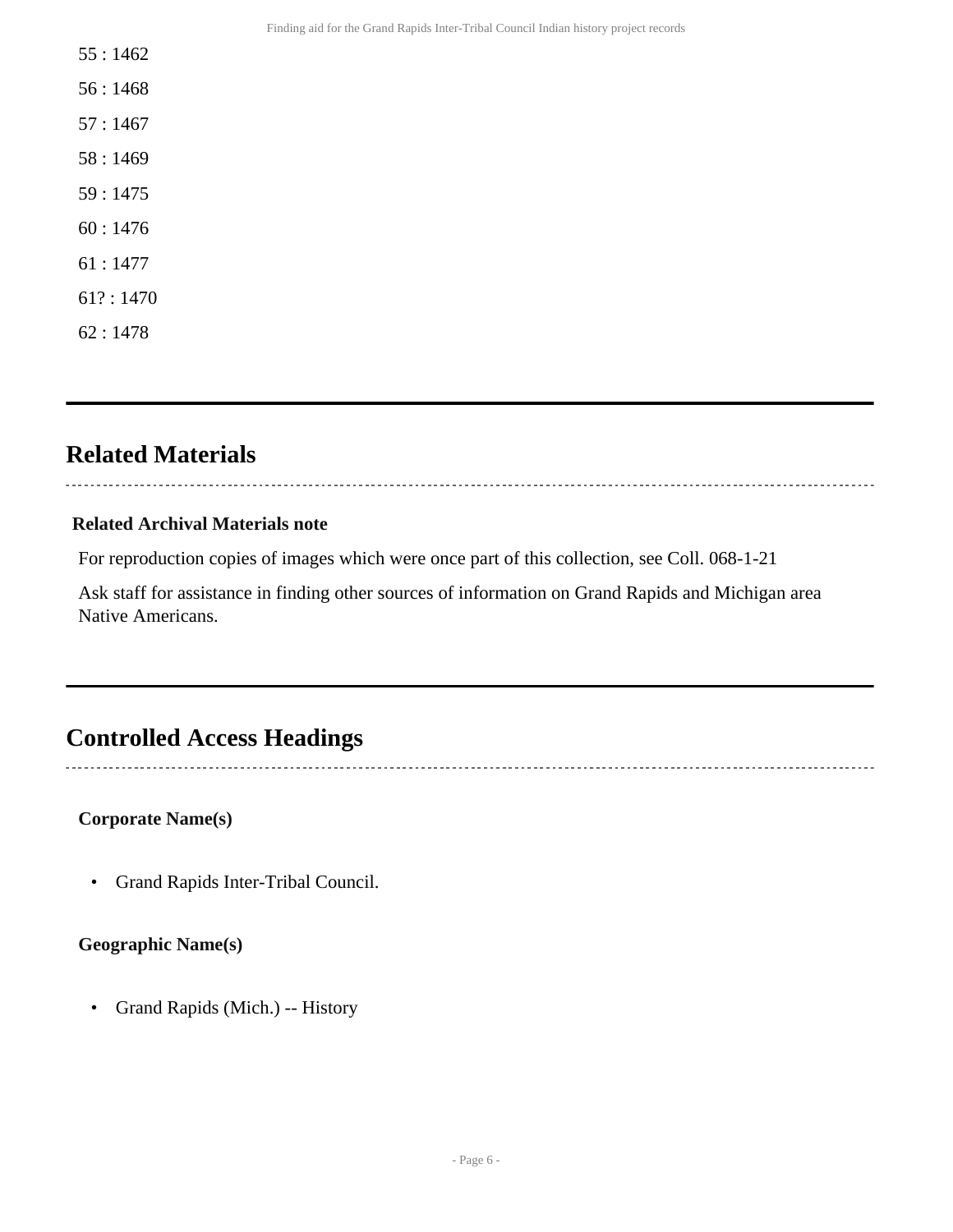### **Subject(s)**

- Indians of North America -- Michigan
- Ojibwa Indians
- Ottawa Indians
- Potawatomi Indians

# <span id="page-6-0"></span>**Photo Index**

J.

| Apple Harvesting - 044, 046, 047, 049, 157, 163                       |
|-----------------------------------------------------------------------|
| Bait Store - 126, 139                                                 |
| <b>Band - 225</b>                                                     |
| Baseball Team - 053, 069, 070, 186                                    |
| Basket Making - 001-024, 057, 166f, 202, 215, 239, 241, 242, 243, 244 |
| Burt Lake (Mich.) - 182                                               |
| Canoe Building - 235                                                  |
| Canoeing - 226                                                        |
| Carpenters - 043, 137                                                 |
| Catholic Churches - 057, 063, 131, 132,                               |
| Cemetery. Harbor springs (Mich.) - 122                                |
| Cemetery. Gogebic County (Mich.) - 204                                |
| Cemetery. Muskegon (Mich.) - 212                                      |
| Chief Blackbird Home Museum - 149                                     |
| Chief Petosky House - 207                                             |
| Churches - 057, 063, 131, 132, 184, 189, 193                          |
| Classroom. Interior - 185                                             |
| <b>Confirmation Class - 156</b>                                       |
| Confirmation Class. Boys - 197                                        |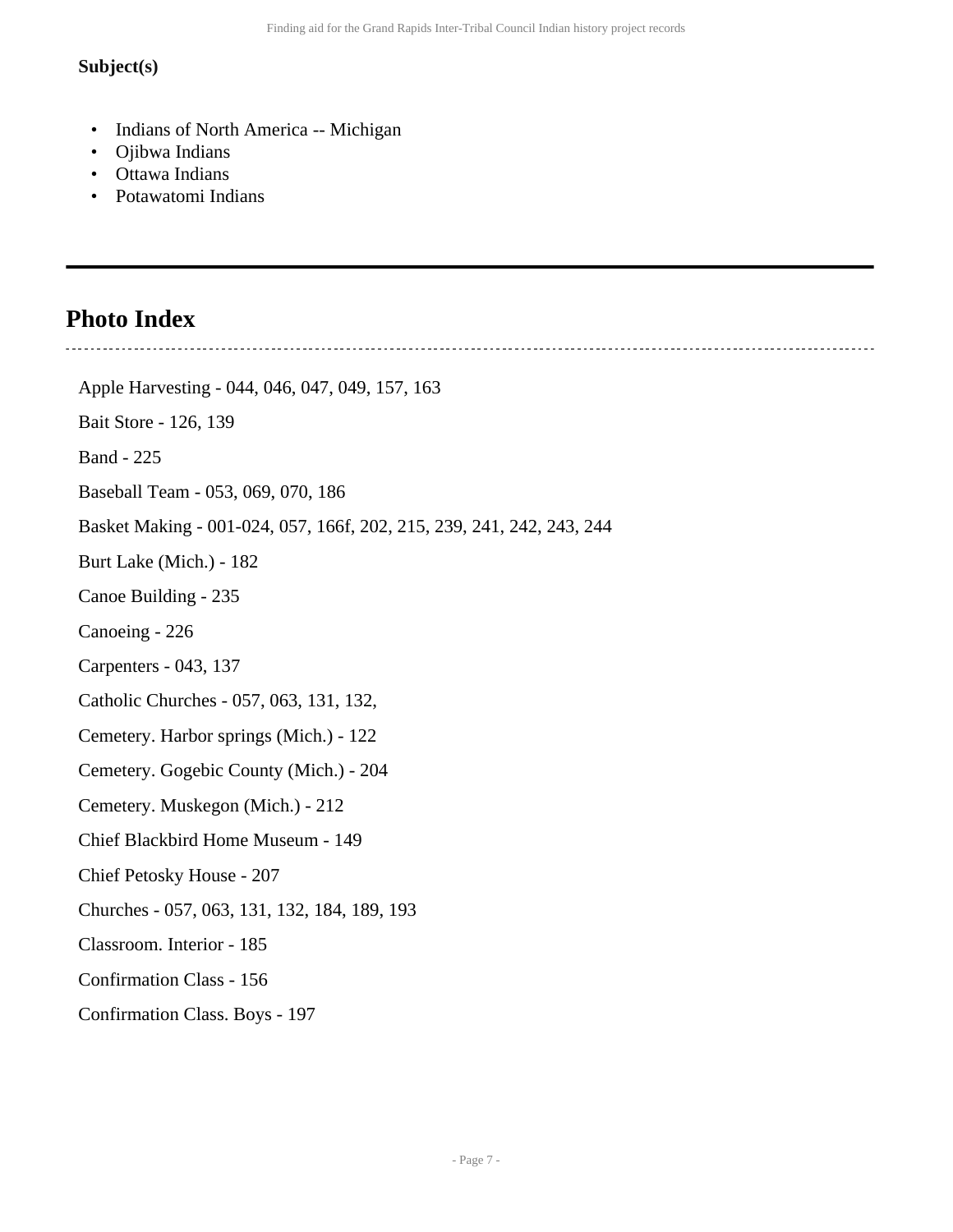- Confirmation Class. Girls 196
- Conservation Department 123,130
- Conservation Department officer 129
- Conservation Department Patrol 118
- Factory. Interior 120, 143
- Fish Nets 144, 145
- Fish Store 138, 159
- Fishing 035, 117, 217, 221, 237
- Fishing boat (gill netting) 127, 141, 142, 146, 148
- Funeral. Peshawbestown (Mich.) 037
- Government payment to Indians 040, 060
- Grand Traverse Band Tribal Center 140
- Harbor Springs (Mich.) school 185
- Harbor Springs (Mich.) School and Church 057, 184
- Harbor Springs (Mich.) School. Baseball Team 186
- Harbor Springs (Mich.) School. Church 189
- Harbor Springs (Mich.) school. Students 187, 188, 190, 191, 193, 194, 195
- Health Clinic 147
- Housing 135, 170, 172, 173, 1801 199, 200, 233, 234
- Housing Tract. Mt. Pleasant Reservation -135
- Indian Funeral 037, 218
- Indian Housing 135, 170, 172, 173, 180, 199, 200, 233, 234
- Indian Village. Sault Ste. Marie (Mich.) 203, 214
- Logging 059, 227
- Logging. Indian crew 039
- Logging. Peeling Bark 045
- Monument and markers 150, 151, 152
- Mt. Pleasant Indian School 068, 069, 060, 071, 073, 074, 075, 076, 077, 078
- Mt. Pleasant Indian School Band 225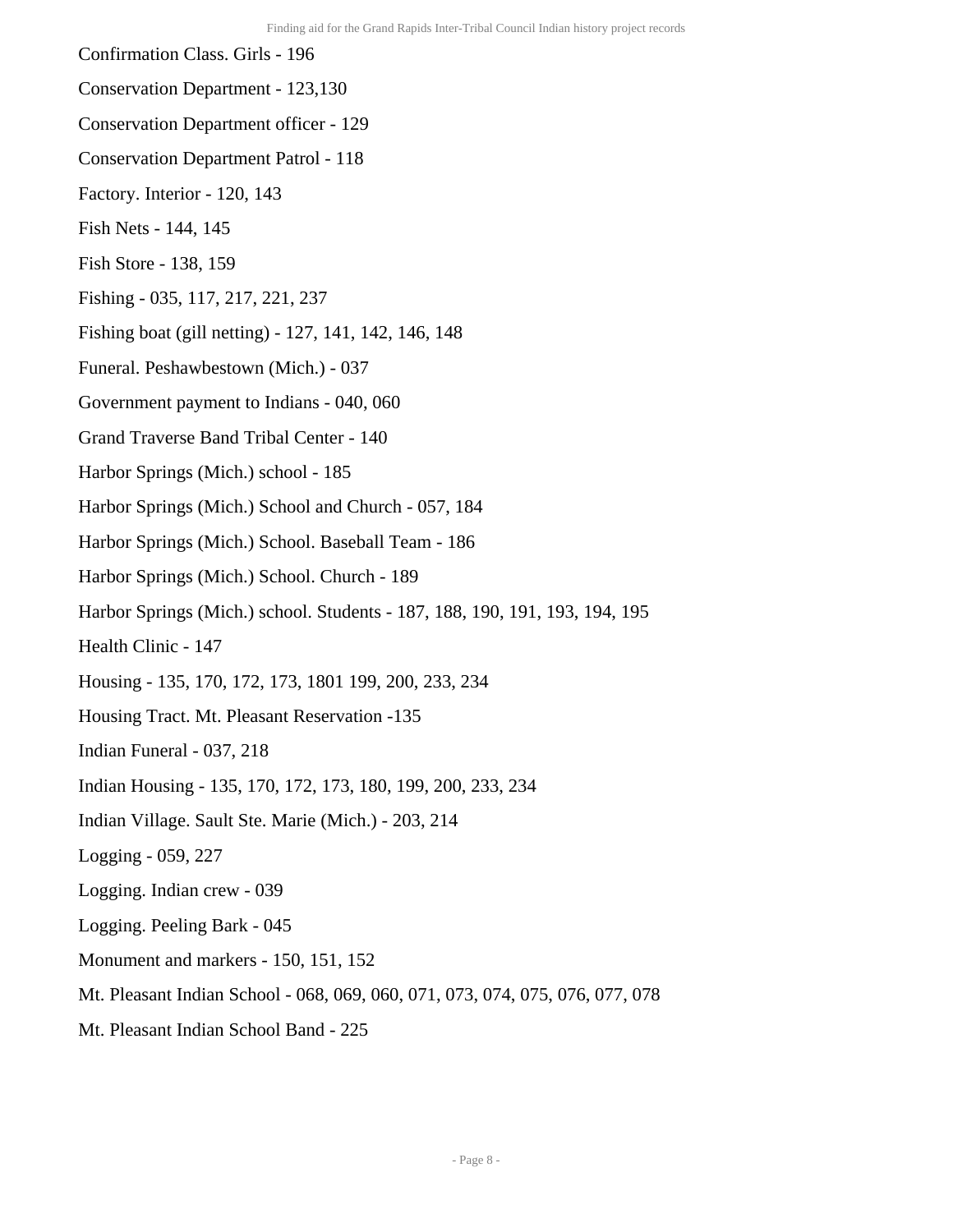Mt. Pleasant Indian School marker - 152 Mt. Pleasant Tribal Center - 136 Museum - 149 Nimkee Memorial Health Clinic - 147 Ottawa Village, Mackinac Island (Mich.) - 065 People. Ahgoson, Robert - 208 People. Alexis, mark - 002, 003, 013, 015, 021, 022, 033 People. Antoine, George - 033 People. Assinarray, Sophie - 179, 180 People. Baby - 229 People. Bailey, Bill - 118 People. Bigboy, Robert - 224 People. Bird, Catherine - 041 People. Bird, Susan - 041 People. Blackbird, Chief - 219 People. Buffalo Bill's double - 174, 175 People. Dumaw Creek - 165 People. Group - 030, 033, 051, 056, 061, 062, 063, 072, 079, 155, 158, 160, 222, 230, 231, 025, 026 People. Hamelin, A. Jr. - 066 People. Harris, Edward W. - 029 People. John, Pope - 030 People. Joneshing family - 206 People. Kawbawgam, Charles - 210 People. Kingbird, Tom - 032 People. Mandoka family - 211 People. McSauby, Rick - 118 People. Miller, Tom - 118 People. Mo-gua-go, Chief - 232 People. Nagonsy family - 031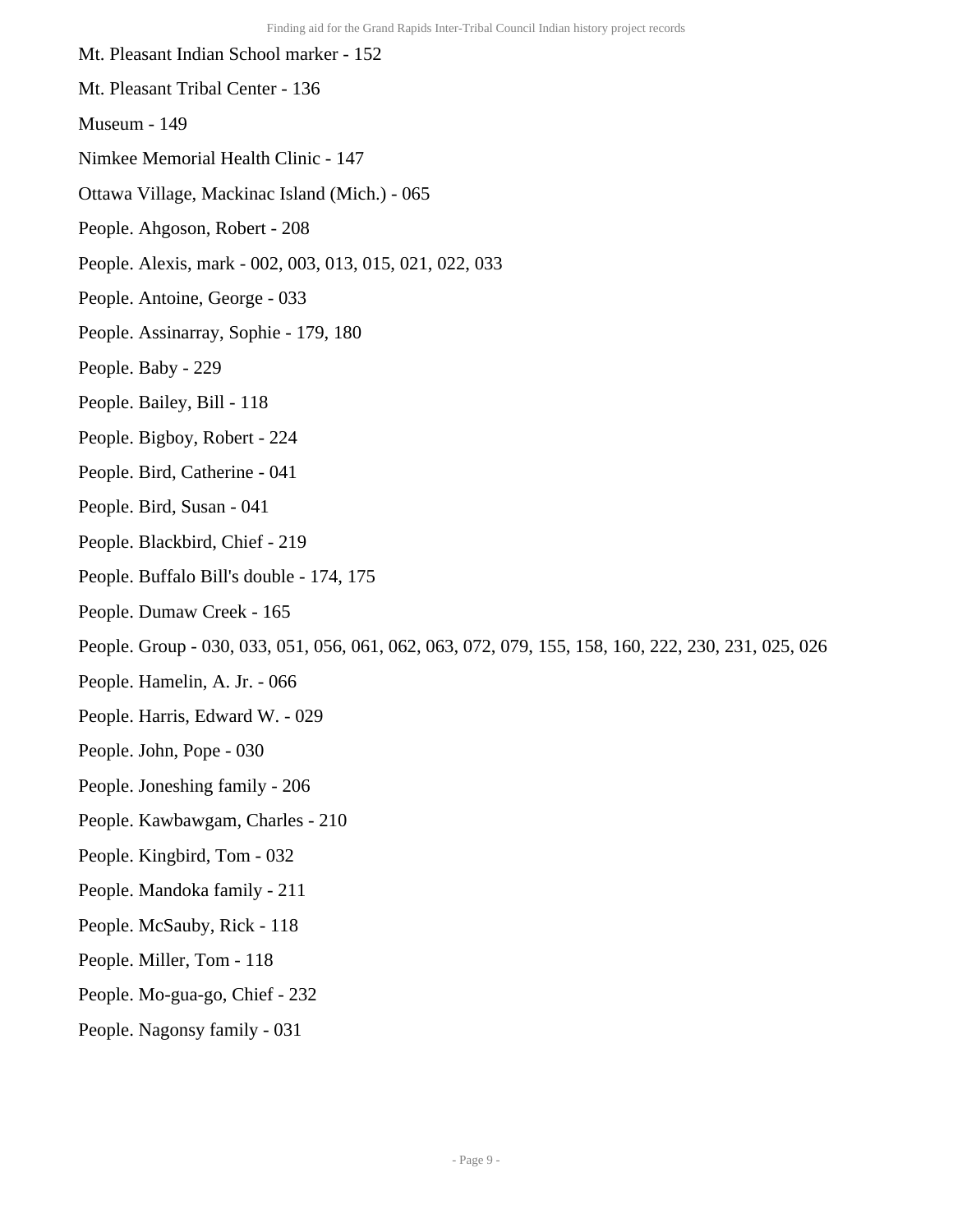- People. Naumke-ching-um-ie 183
- People. Neganijig, Sandy 118
- People. Ojibway 213
- People. Ottawa Chiefs 067
- People. Pamptopee, Phineas 205, 223
- People. Pay-paw-me-say, Christine 034
- People. Peshaba family 038
- People. Peshaba, Benjamin H. 042
- People. Peshaba, Lucile C. 029
- People. Pigeon, Nancy 027
- People. Pokagon, Leopold 238
- People. Sands, Gladys 166?
- People. Sands, Mary 036
- People. Sands, William 033
- People. Shabonna, Little Smoke 248
- People. Shagnava, George 169
- People. Shogoquett, Mackey 205
- People. Shopnegon family 216, 220
- People. Unidentified 048, 128, 133, 1531 161, 168, 176, 192, 209
- People. Wabigekek family 180
- People. Wabigekek, Mitchell 1711 177
- People. Wayashe, George 052
- People. Wesaw, Julia Alexis 009F 010, 012, 018, 024
- People. Wilson, James Sr. 028
- Peshawbestown Catholic Church 063, 132
- Peshawbestown Community Center Marker 150
- Peshawbestown Fish Store 138, 159
- Peshawbestown Marker 151
- Peshawbestown (Mich.) 201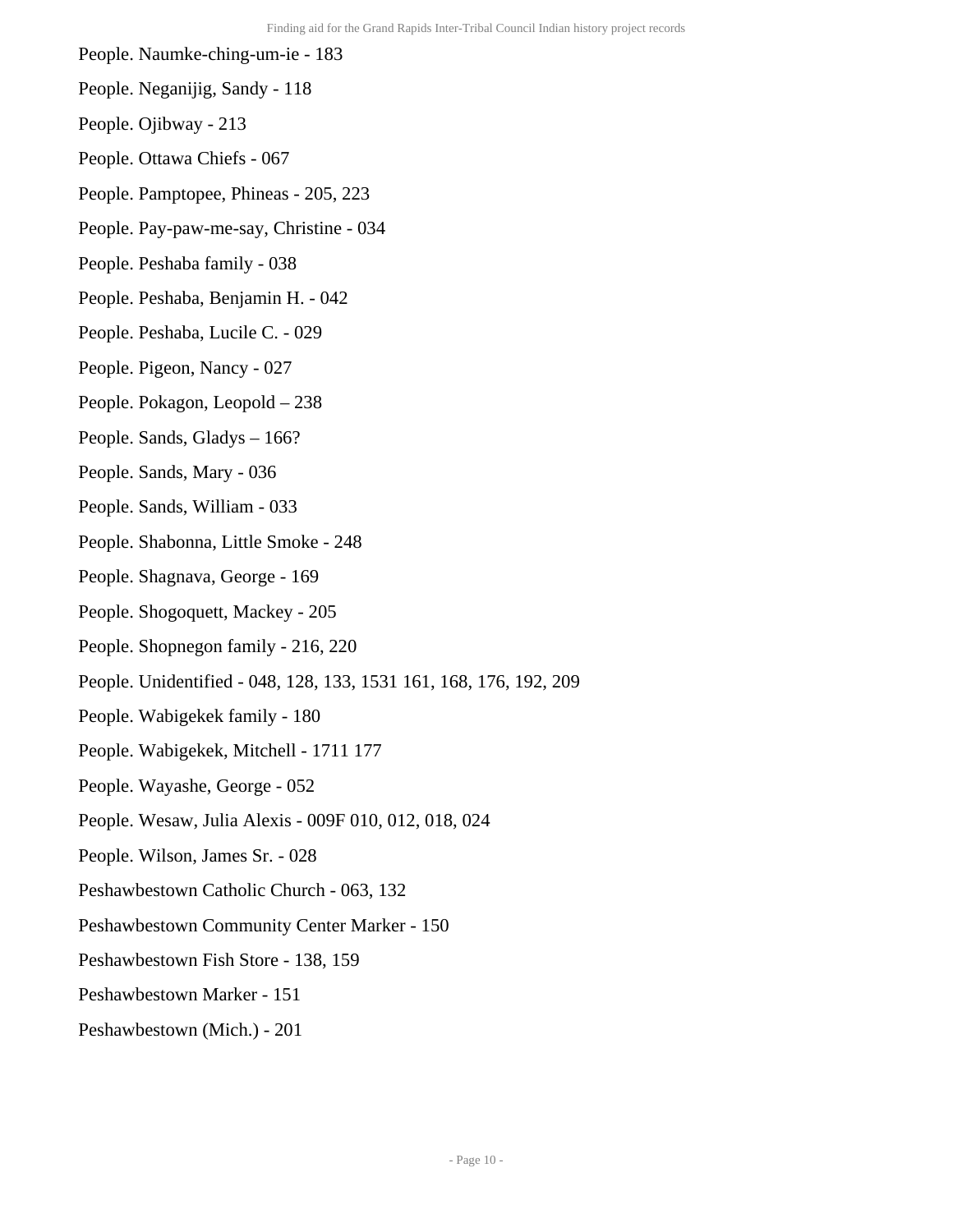Peshawbestown School - 054

Peshawbestown Gas Station - 125

Potato Harvesting - 181

Potawatomi Village, Grand Traverse Bay (Mich.) - 064

Pow-wow - 080-116, 124, 154, 162

Quill Boxes - 247, 248

Quill Designing - 036, 240, 245, 246

Reservation Road Sign - 134

Rice Harvesting - 224

Saginaw Chippewa Campground - 121

Saginaw Chippewa Wood Products Co. - 119, 120, 143

Schools - 054, 057, 068, 069, 070, 071, 073-078, 184, 185

Snow Shoveling - 050

Soldiers - 055

Steam Tractor - 164

Stretching Rawhide - 236

Sugar Camp - 228

Sugaring - 228

Traverse city (Mich.) - 040

Tee-pee construction - 172

Tribal Center - 136, 140

Wild Rice Harvesting - 224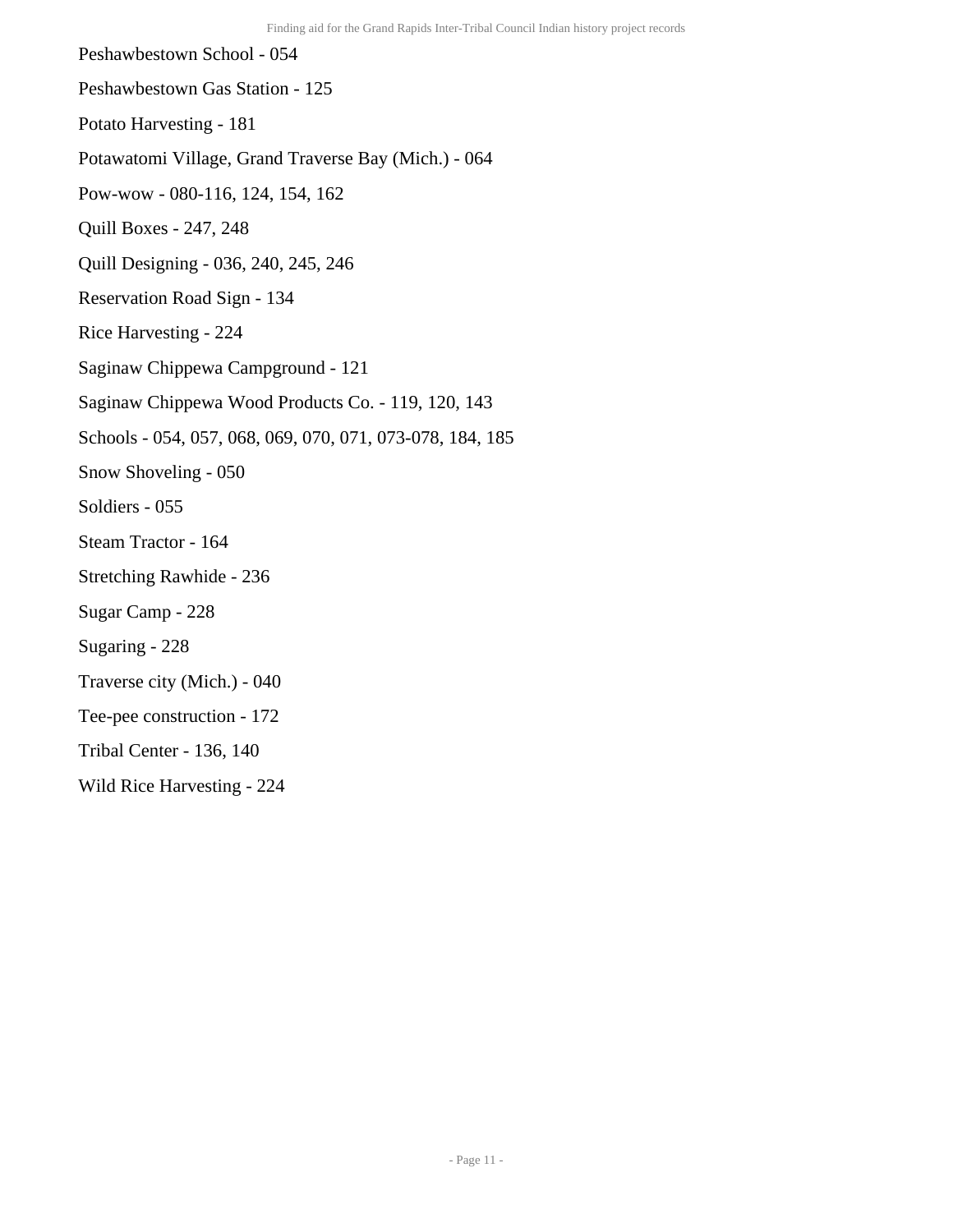# <span id="page-11-0"></span>**Collection Inventory**

### <span id="page-11-1"></span>**Series I. Grant Request**

#### **Scope and Contents note**

Consists of the grant requests to the Michigan Council for the Humanities and the Michigan Commission on Indian Affairs. No arrangement.

|                                       | <b>Box</b>                 | <b>Folder</b> |
|---------------------------------------|----------------------------|---------------|
| Michigan Council for the Humanities   | and the state of the local |               |
| Michigan Commission on Indian Affairs |                            |               |

#### <span id="page-11-2"></span>**Series II. Correspondence**

#### **Scope and Contents note**

Consists of research and grant correspondence, July, 1982 to August, 1986. Arranged chronologically.

<span id="page-11-3"></span>

|                                | <b>Box</b> | Folder |
|--------------------------------|------------|--------|
| 1982-1986                      | 1          | 3      |
| <b>Series III. Drafts</b>      |            |        |
| <b>Scope and Contents note</b> |            |        |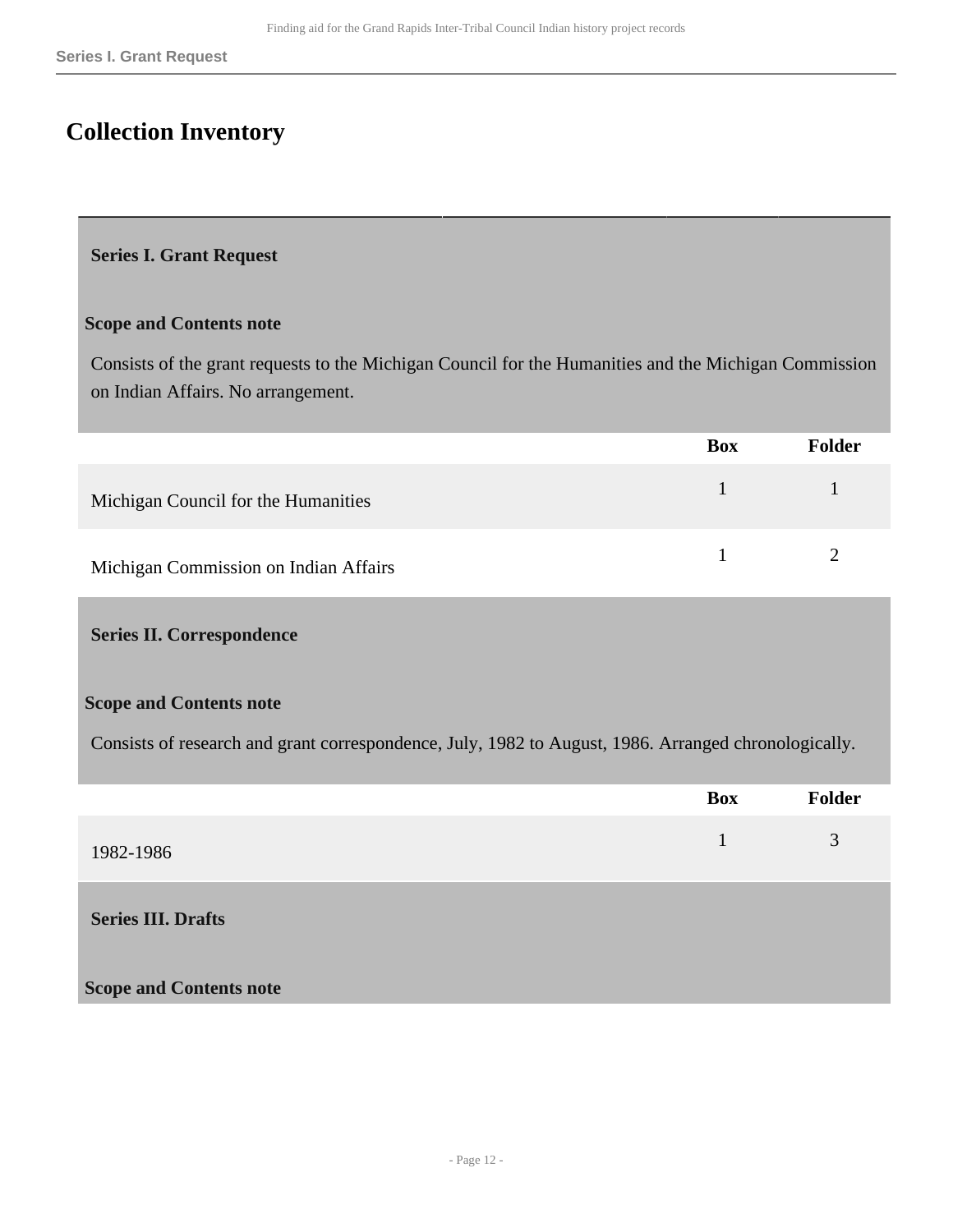**Series IV. Maps**

| Consists of the drafts and revisions of the three authors, Clifton, Cornell, and McClurken, on the |               |  |
|----------------------------------------------------------------------------------------------------|---------------|--|
| Potawatomi, Ojibwa, and Ottawa respectively. Arranged alphabetically by author.                    |               |  |
| <b>Box</b>                                                                                         | <b>Folder</b> |  |
|                                                                                                    |               |  |
|                                                                                                    | $4 - 7$       |  |
|                                                                                                    | 8-9           |  |
|                                                                                                    |               |  |
|                                                                                                    | $10-12$       |  |
|                                                                                                    |               |  |

### <span id="page-12-0"></span>**Series IV. Maps**

#### **Scope and Contents note**

Consists of maps, supplied by McClurken and Tamboulian, used in the book. Arranged chronologically.

|      | <b>Box</b> | Folder |
|------|------------|--------|
| Maps |            | 13     |

### <span id="page-12-1"></span>**Series V. Printing**

#### **Scope and Contents note**

Consists of price quotes, proof sheets, and credits for illustrations for the printing of the project's book, People of the Three Fires. No arrangement.

|                                      | <b>Box</b> | Folder |
|--------------------------------------|------------|--------|
| West Michigan Printing: Price Quotes |            |        |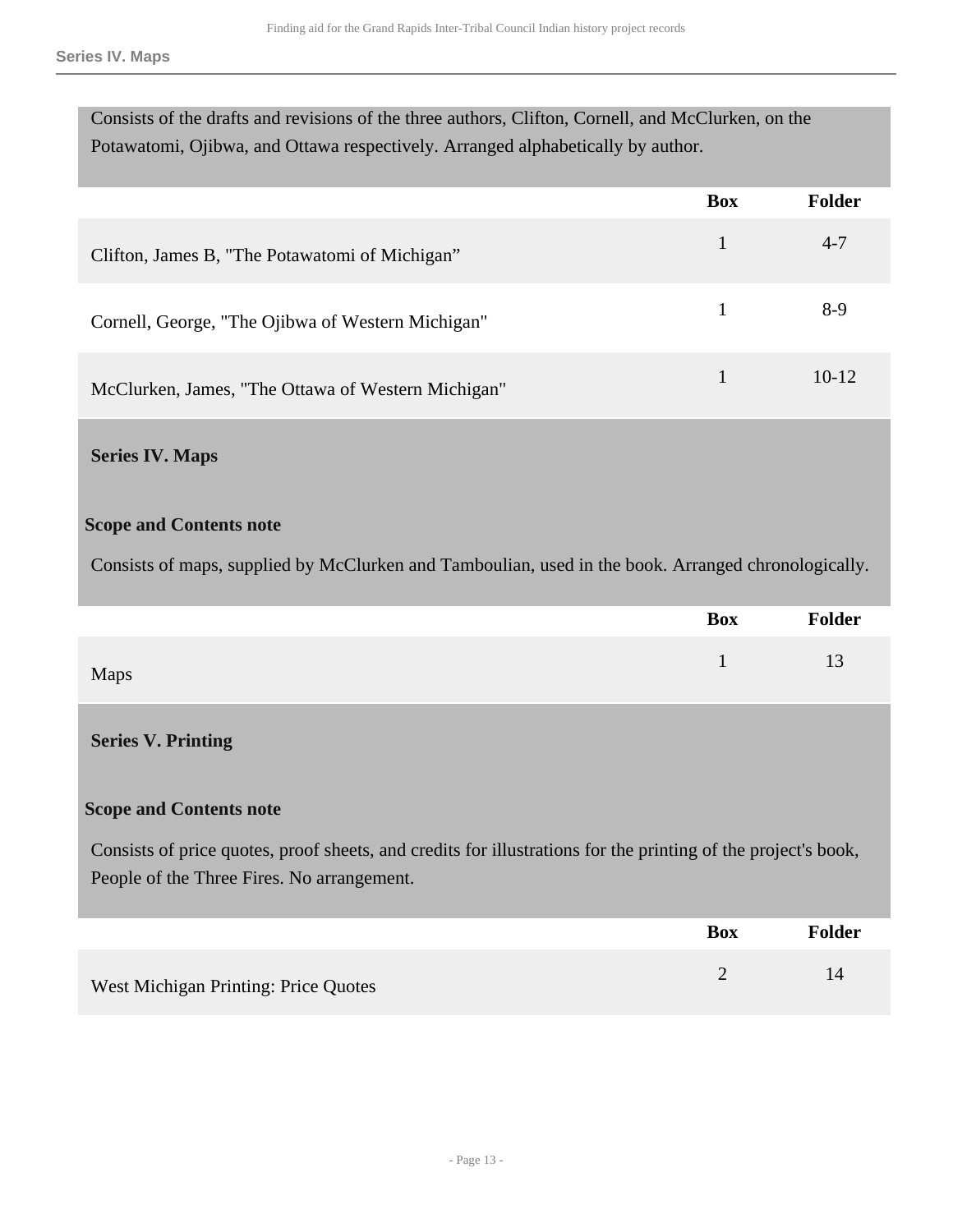| Illustrations/Credits | 15 |
|-----------------------|----|
| Proof sheets          | l6 |

### <span id="page-13-0"></span>**Series VI. Miscellaneous**

### **Scope and Contents note**

Consists of information provided by the Kingman Museum of Natural History, Battle Creek, Michigan. The primary information is contained in a catalog from the Museum's "Potawatomi Exhibition." Also includes the drawings of R. Bushewiez. No arrangement.

|                                        | <b>Box</b>    | <b>Folder</b> |
|----------------------------------------|---------------|---------------|
| Kingman Museum's Potawatomi Exhibition | $\mathcal{D}$ | 17            |
| Drawings of R Bushewiez                |               | 18            |

### <span id="page-13-1"></span>**Series VII. Photographs**

### **Scope and Contents note**

Note: Usage permission should be sought from the individual or library named.

Consists of 248 photographs obtained from personal or institutional sources. Some of the images were taken ca. 1970s or 1980s, documenting late 20th century Indian life, or reenactments of Native American rituals and dances by members of their community. Other images document Native American people and places from different time periods and places, primarily within Michigan, taken from the collections of several Michigan or other research institutions. A few of these images are believed to document Native Americans from the Grand Rapids area. Copyright for most of these images are owned by other institutions, not the Grand Rapids Public Library.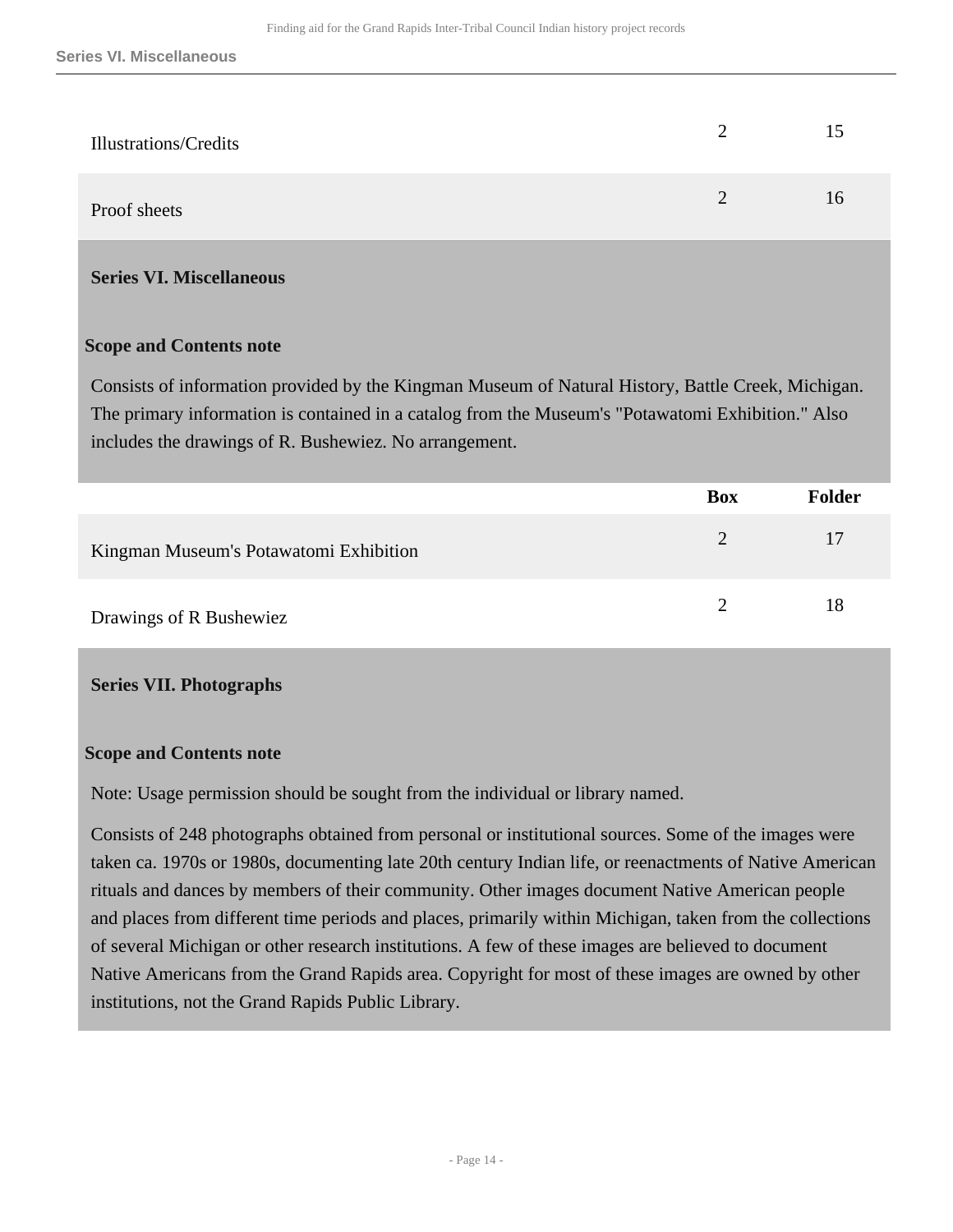From these research photographs were chosen the illustrations used in the "People of the Three Fires" book. Photographs not used provide visual information on the culture and traditions of Indian people, and document through inclusion and non-inclusion, the theme attempted in the book. However, several of the photos are not identified. Arranged alphabetically by supplier of photos.

|                                                                                                                                                                                                                                                                                                                                           | <b>Box</b>     | Folder |
|-------------------------------------------------------------------------------------------------------------------------------------------------------------------------------------------------------------------------------------------------------------------------------------------------------------------------------------------|----------------|--------|
| Alexis, Philip. #1-26 (26, 12/13/1999, 7/17/2007)                                                                                                                                                                                                                                                                                         | $\overline{2}$ | 19     |
| Baldwin, Catherine                                                                                                                                                                                                                                                                                                                        | $\overline{2}$ | 20     |
| <b>Scope and Contents note</b>                                                                                                                                                                                                                                                                                                            |                |        |
| Photos #27-63 removed from Collection, Dec. 1988. See facsimiles of<br>some of these images in Coll. 68, Box 1, Folder 21. See the list of Baldwin<br>photo numbers matching the copy negative numbers for this collection,<br>in this folder and in this finding aid above. See also the copy negative<br>database list, in this folder. |                |        |
| Bentley Historical Library. #64 Potawatomi Village on Grand Traverse<br>Bay(1)                                                                                                                                                                                                                                                            | $\overline{2}$ | 21     |
| British Library. #65 "Village Ottowa" Ottawa Village, Mackinac Island.<br>Temporary Fishing Village.(1)                                                                                                                                                                                                                                   | $\overline{2}$ | 22     |
| Burton Collection. #66, Unidentified couple (1)                                                                                                                                                                                                                                                                                           | $\overline{2}$ | 23     |
| Canada Public Archives. #67, Two Ottawa Chiefs from<br>Michillimachinace, Lake Huron. Joshus Jebb watercolor. (1)                                                                                                                                                                                                                         | $\overline{2}$ | 24     |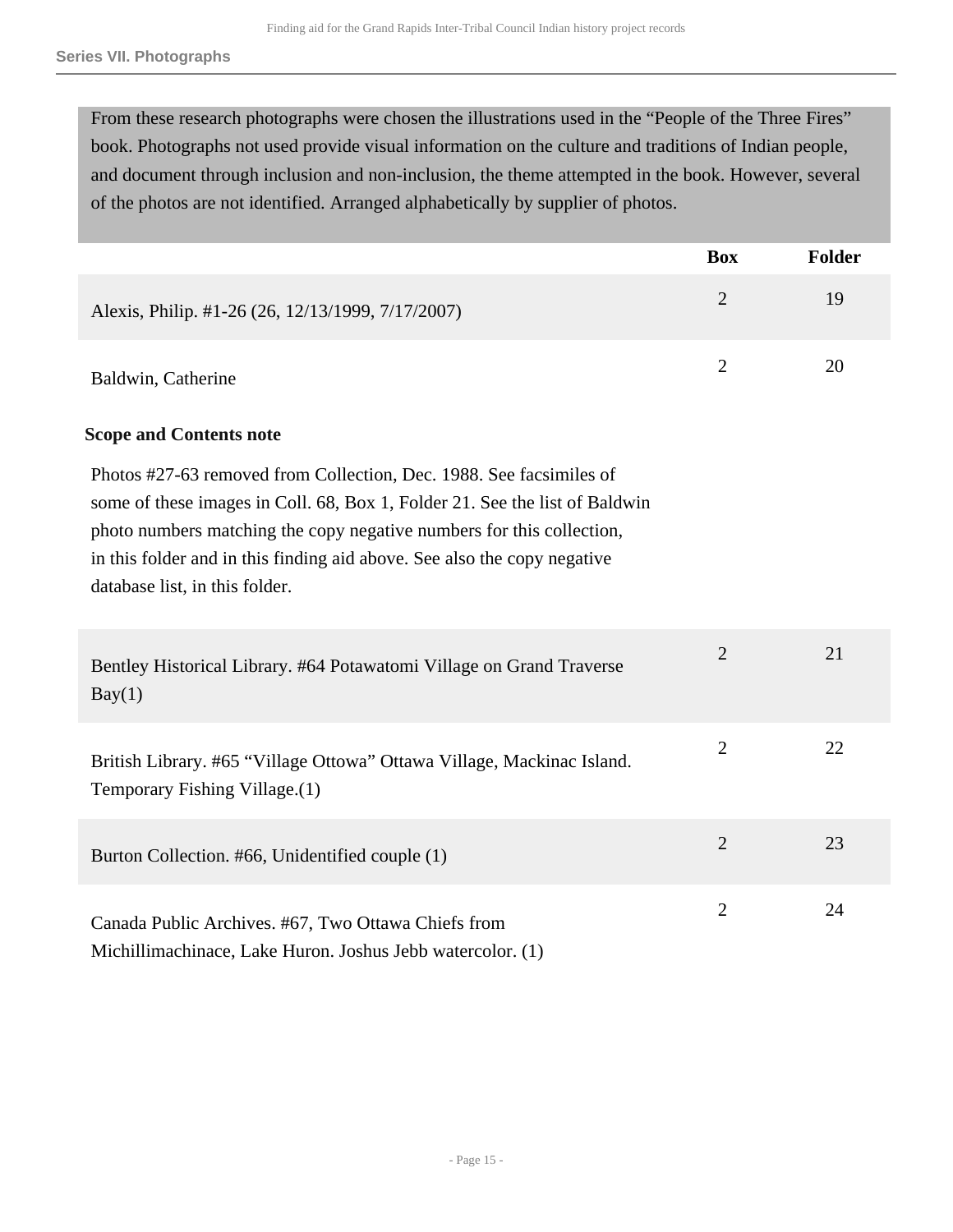| Chicago Historical Society. #248, Shabonna's Grandson, Little Smoke,<br>from a daguerreotype.                                                                                                                                                                                                | $\overline{2}$ | 25 |
|----------------------------------------------------------------------------------------------------------------------------------------------------------------------------------------------------------------------------------------------------------------------------------------------|----------------|----|
| Clarke Historical Library. #68-79 (12 copy photos of 6 images, i.e. 2 each)<br>Unidentified institution, buildings, students, etc., including one bird's eye<br>view of site.                                                                                                                | $\mathbf{2}$   | 26 |
| Connolly, Jeremy Thomas. #80-116 (37 color snapshots) Later reenactors<br>in tribal dress                                                                                                                                                                                                    | $\overline{2}$ | 27 |
| Connolly, Jeremy Thomas. #117-164 (48 8x10 b/w, including some<br>duplicates) most ca. 1981 views, with some historical copy image.                                                                                                                                                          | $\mathbf{2}$   | 28 |
| Field Museum of Natural History. #165 (1 printed image from unknown<br>source)                                                                                                                                                                                                               | $\overline{2}$ | 29 |
| Grand Rapids Press. #166                                                                                                                                                                                                                                                                     | $\overline{2}$ | 30 |
| <b>Scope and Contents note</b>                                                                                                                                                                                                                                                               |                |    |
| (Missing 12/13/1999 believe found in folder 37, 7/17/2007, and returned to<br>this folder). This image is identified as Gladys Sands, and shows a basket<br>weaver at work, with a selection of baskets in the foreground. These same<br>baskets are seen in images in folder 50-3-37 below. |                |    |
| Grand Rapids Public Library. #167-182.(15 b/w 8x10 copy photos plus 1<br>Photographic reproduction of a hand drawn map #167), plus one historical<br>printed image from unknown source (no number))                                                                                          | 3              | 31 |
| Grand Rapids Public Museum. #183 (1) Naumke Ching Um Ie                                                                                                                                                                                                                                      | 3              | 32 |